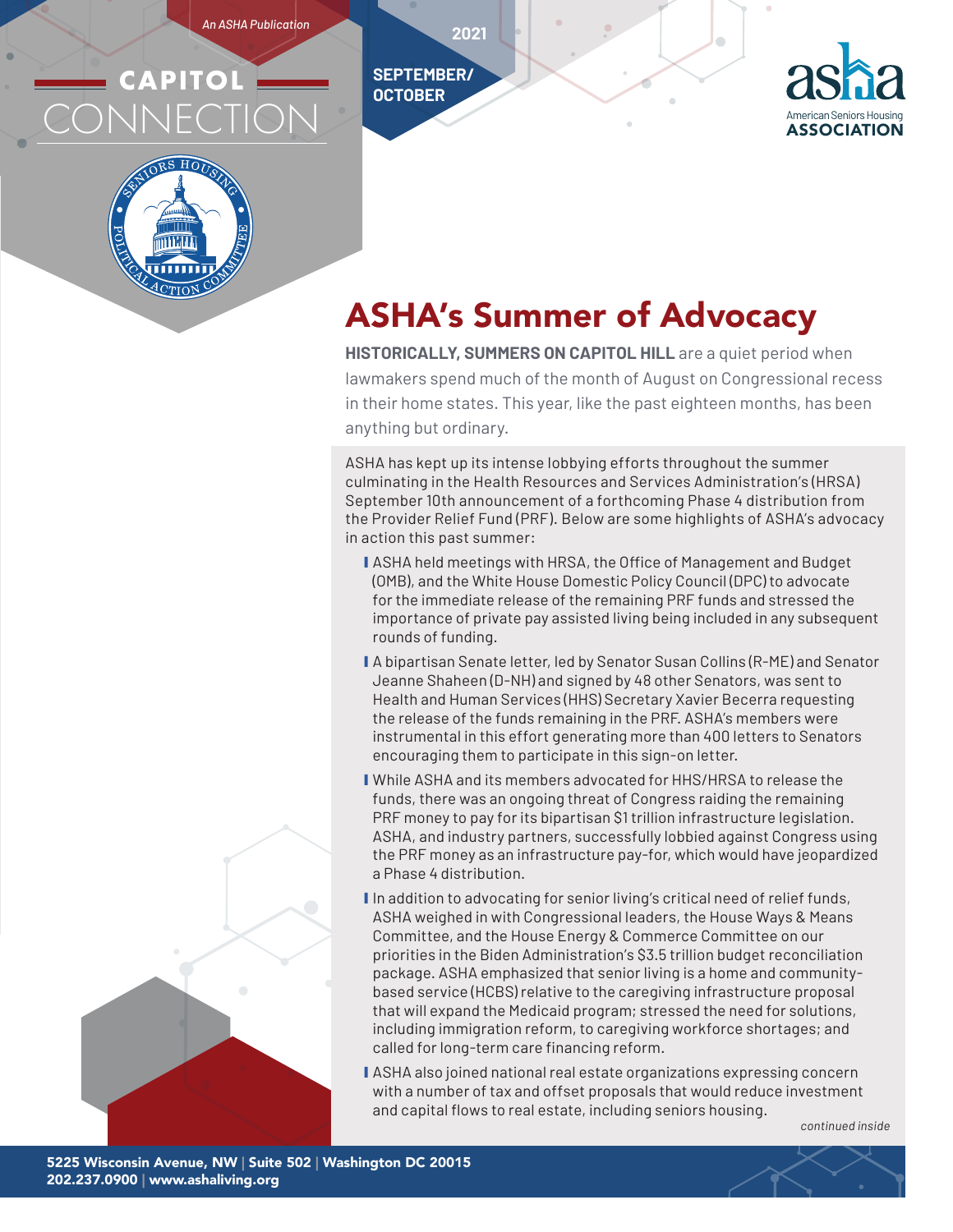#### *continued from cover*

Without strong Congressional relationships many of our accomplishments would not have been possible. This only reinforces the importance of building key relationships with members of Congress from both parties.

The Seniors Housing PAC (SH PAC) helps ASHA connect with elected officials in both parties and support the re-election campaigns of industry champions. This summer, thanks to the support of ASHA members and the SH PAC, ASHA hosted successful events for Senator James Lankford (R-OK) and Senator Chuck Schumer (D-NY). Both Senator Lankford and Senator Schumer have been consistent voices in support of the senior living industry's access to Provider Relief Funds. Being able to support these Senators and hold direct conversations with them focused on the senior living industry, is an important component of ASHA's federal advocacy efforts.

As Congress returns to a busy year-end legislative session, ASHA will continue to engage with members of Congress on the important issues impacting senior living owners and operators.

On August 26, 2021, Senators Susan Collins (R-ME) and Jeanne Shaheen (D-NH) led a bipartisan letter signed by 48 Senators requesting the immediate release of Provider Relief Funds.



### Save the Date: 2021 Chairman's Circle Event

Members who make a personal contribution of \$2,000 - \$5,000 to the Seniors Housing PAC in 2021 are eligible to attend the Chairman's Circle Event on October 11-12 in Charleston, SC.

This event will feature a strategic roundtable discussion, golf outing, hands on cooking class with a world class chef, historic walking tour, and relaxed networking.

Please contact Sheff Richey at sheff@ashaliving.org with any questions about the Seniors Housing PAC, this year's event, or hotel reservations.

# Current 2021 Chairman's Circle Level Contributors

PREMIER \$5,000

**Ken Assiran** Capital Health Group, LLC **John Atkinson** Marsh **Colleen Blumenthal** HealthTrust **Robb Chapin** Bridge Seniors **Dwayne Clark Aegis Living Jeff Dickerson** Ridge Care **Jerry Finis** Pathway to Living **Jerry Frumm** Senior Lifestyle **David Hands** Salem Equity **Jim Hands** Salem Equity

**David Barnes** Watermark Retirement Communities **Thilo Best** Longview Senior Housing Advisors **Randy Bufford** Trilogy Health Services **Chris Coates** Evergreen Senior Living **Breck Collingsworth** Resort Lifestyle Communities **Mike Damone** Cedarbrook Senior Living, LLC **Donny Edwards** Sagora Senior Living **Tim Fox** Senior Resource Group **David Freshwater** Watermark Retirement Communities **Tom Grape** Benchmark Senior Living **Jim Gray** Bridgewood Property Company **Michael Grust** Senior Resource Group

**Bill Kaplan** Senior Lifestyle **Kurt Read** RSF Partners **Anja Rogers** Senior Star **Bill Thomas** Senior Star **Bob Thomas** Senior Star **Margaret Wylde** ProMatura Group

**Richard Hutchinson** Discovery Senior Living **Lynne Katzmann** Juniper Communities **Dan Madsen One Eighty | Leisure Care Bob Mercer** Cedarbrook Senior Living, LLC **Wick Peterson** Senior Resource Group **John Rijos** Chicago Pacific Founders **Greg Roderick** Frontier Management **Doug Schiffer** Allegro Senior Living **Wendy Simpson** LTC Properties, Inc. **Josh Stevens** Harbor Point Capital **Scott Stewart** Capitol Seniors Housing **Kathryn Sweeney** Blue Moon Capital Partners LP **Donald Thompson** Senior Living Communities, LLC **Dale Watchowski** American House REDICO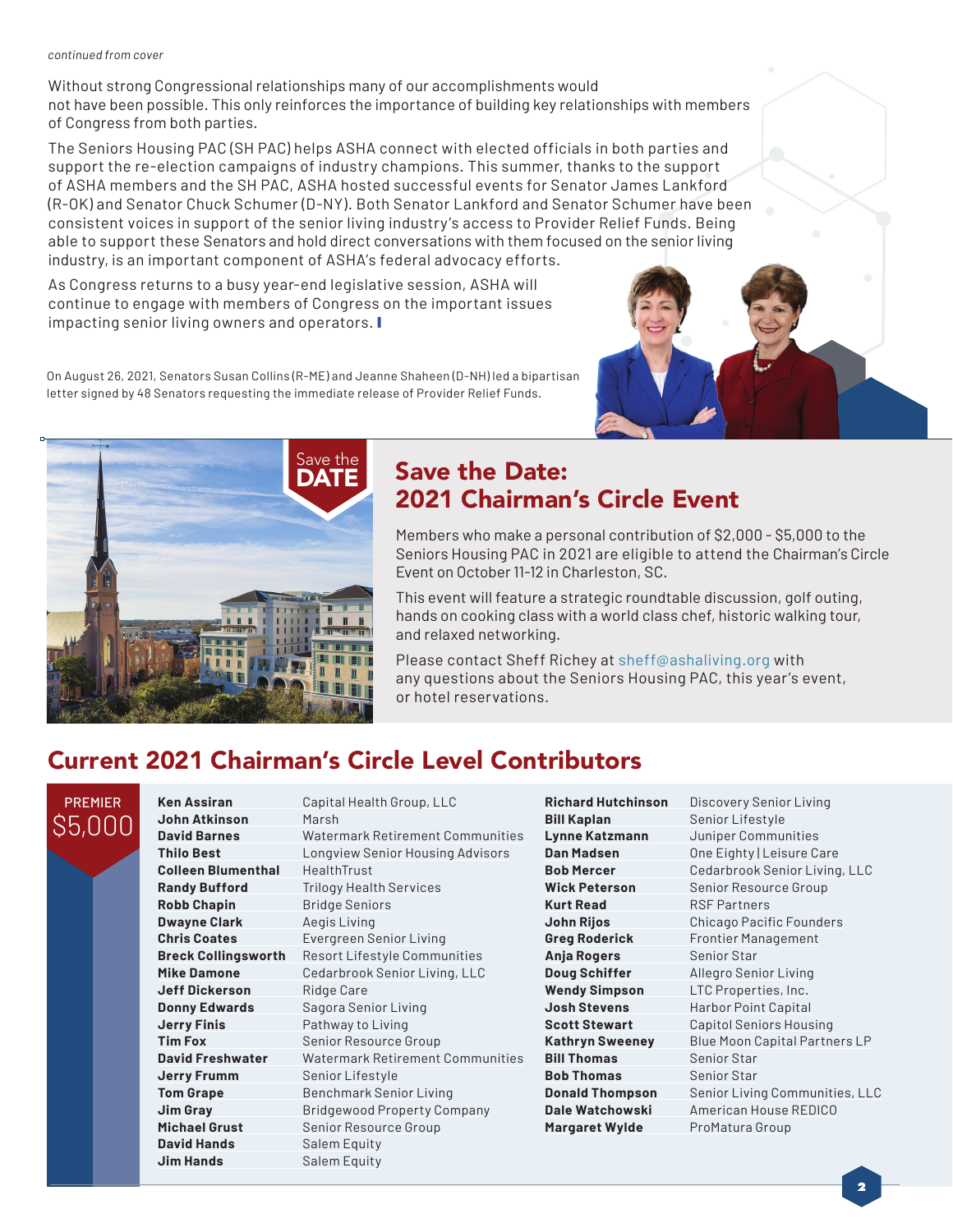#### Current 2021 Chairman's Circle Level Contributors (cont.)

**LEADERSHIP** \$2,000 \$4,999

**Phil Anderson** Bridge Seniors

**Dave Boitano** Lument **Marcus Breuer Touchmark John Cobb** Ventas **Joe Daniels** Direct Supply **Corey Denman Direct Supply Kirk Domescik** Duane Morris LLP

**Alexis Evanich** PointClickCare **Chris Fenton** PGIM Real Estate **Julie Ferguson** Ryan Companies

**John Getchey** ReNew REIT **Judd Harper** The Arbor Company **Donald Husi Ziegler Justin Hutchens** Ventas **Matthew Johnson** Morgan Stanley **Craig Jones** Lument **Adam Kaplan** Solera Senior Living **Alice Katz** The Vinca Group **Susan Kayser** Duane Morris LLP **Pam Kessler** LTC Properties, Inc. **Andy Kohlberg** Kisco Senior Living **Joe La Rue** Sun Health **Rodger Lederer** Marsh **Steve Levy** Senior Lifestyle **Scott Lieber** Marsh **Chip Long** On Shift, Inc.

**Matthew Alley** Senior Living Investment Brokerage **Eleanor Alvarez** LeaderStat and The Ganzhorn Suites **Steve Benjamin** Validus Senior Living **Jeff Binder** Senior Living Investment Brokerage **Steve Blazejewski** PGIM Real Estate **Matt Bork** Liberty Senior Living **Mark Bultman** Capital One Healthcare Real Estate **Bradley Clousing** Senior Living Investment Brokerage **Tom Costello** Discovery Senior Living **Jim Coughlin** Northbridge Companies **Doug Dollenberg** Brightview Senior Living **Jason Dopoulos** White Oak Healthcare Partners, LLC **Sarah Duggan** Synovus Financial Corporation **Marilynn Duker** Brightview Senior Living **Martin Fenton** Senior Resource Group **Ben Firestone** Blueprint Healthcare Real Estate Advisors **Jacob Gehl** Blueprint Healthcare Real Estate Advisors **Guy Geller** Grace Management, Inc. **Joel Goldman** Hanson Bridgett LLP **Paul Gordon** Hanson Bridgett LLP **Lindsey Hacker** Validus Senior Living **Sarabeth Hanson** Harbor Retirement Associates **Dave Harper** Capital One Healthcare Real Estate **Chris Hollister** Pegasus Senior Living **Joshua Jennings** Cedarhurst Senior Living **Bob Karn** Allegro Senior Living **Michelle Kelly** National Health Investors **Mercedes Kerr** Belmont Village Senior Living **Aaron Koelsch** Koelsch Communities **Chris Kronenberger** Blue Moon Capital Partners LP

**Clint Malin** LTC Properties, Inc. **Jeanne McGlynn Delgado** American Seniors **Daniel McKeever** PGIM Real Estate **Mike McMillen** Arena **Danielle Morgan** Clearwater Living **George Netscher** SafelyYou **Michael Okaty Foley & Lardner LLP Blake Peeper** Bridge Seniors **Sevy Petras** Priority Life Care **Alan Plush** HealthTrust **Michael Pokora** Marsh **Jeff Ringwald** Walker & Dunlop **MJ Ritschel** Kisco Senior Living **Justin Robins** Senior Lifestyle **Ken Roos Arena Shannon Rusk Copidan Matthew Ryan** Houlihan Lokey **Jeff Sands** HJ Sims **Dana Scheppmann** PGIM Real Estate **Larry Schiffer** Allegro Senior Living **David Schless American Seniors Loren Shook** Silverado **Todd Stone** Ray Stone, Inc. **Christian Sweetser** Silverado **Joe Weisenburger** LCS **Kevin Wilbur** Franklin Companies **Mark Woodka OnShift, Inc.** 

**Steve Levy** Senior Lifestyle Housing Association **Kevin McMeen** MidCap Financial Services, LLC **Ron Mead** Senior Resource Group **Fric Mendelsohn** National Health Investors **Brian Morgan** Primrose Retirement Communities **Suzanne Myers** Huntington National Bank **Wendy Nowokunski** Northbridge Companies **Earl Parker** Commonwealth Senior Living **Kevin Pascoe National Health Investors Jason Punzel** Senior Living Investment Brokerage **Will Purvis** Liberty Senior Living **Rebecca Randolph** Brinkmann Constructors **Ryan Saul** Senior Living Investment Brokerage **Bryan Schachter** Watermark Retirement Communities Housing Association **Bill Sciortino Discovery Senior Living Bill Shorten** Cascade Living Group **Toby Siefert** Senior Living Investment Brokerage **Tim Smick** Harbor Retirement Associates **Rick Swartz** Cushman & Wakefield **Chris Taylor** Capital One Healthcare Real Estate **Ben Thompson** Senior Living Communities, LLC **Josh Thompson** Senior Living Communities, LLC **Chris Urban** Ambrose Urban Capital Group **Stephen Wertman** Cedarhurst Senior Living **Aron Will** CBRE Capital Markets **Mike Williams** English Meadows Senior Living **John Yedinak** Senior Housing News **Jason Zuccari** Hamilton Insurance Agency

**3**